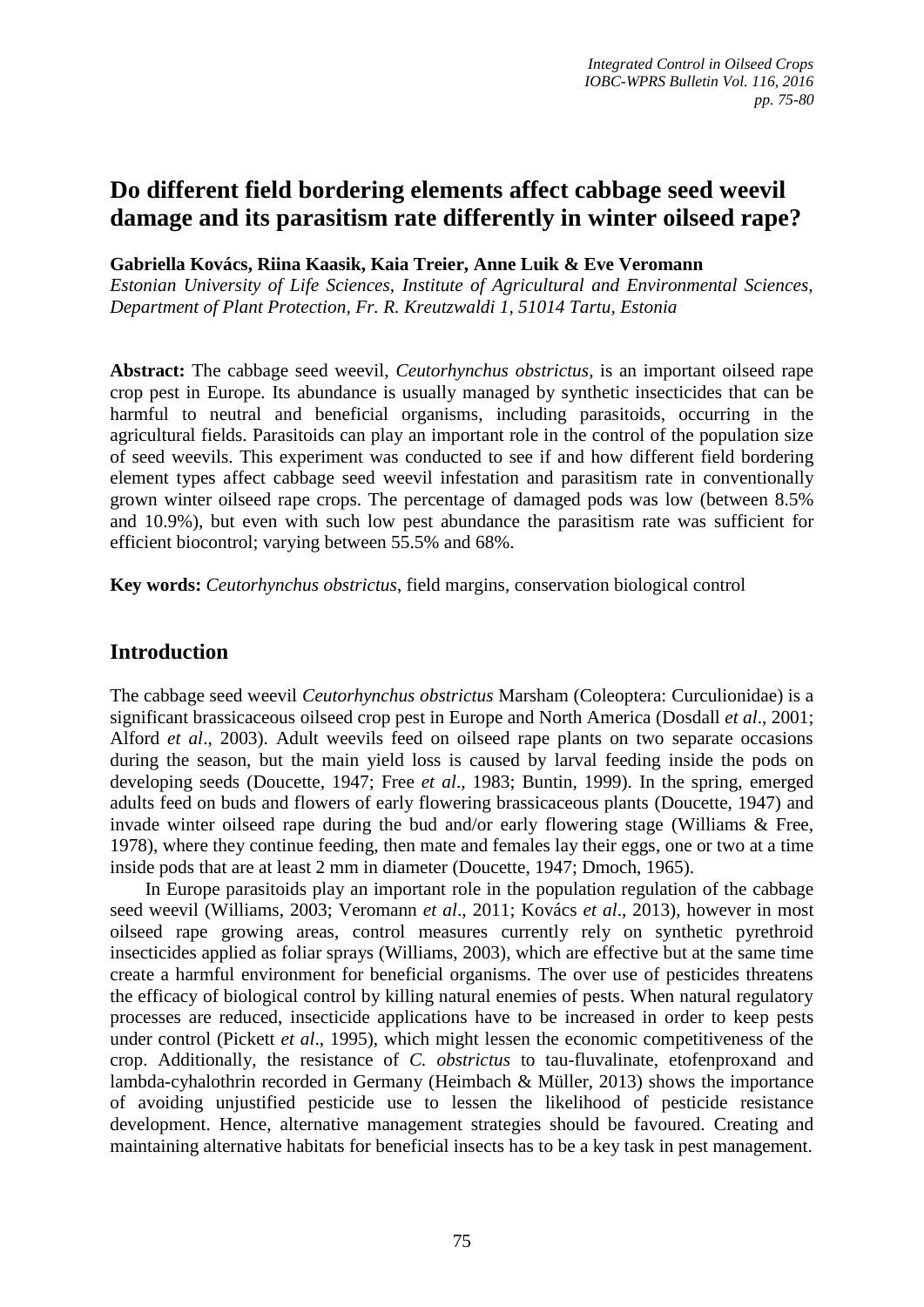Non-cultivated field margins serve as hibernation sites and offer food sources for adult weevils, supporting their survival, especially if the vegetation is botanically related to the main crop (Altieri, 1999). On the other hand, these sites also provide regulating ecosystem services by maintaining a habitat for the natural enemies of many pests via providing a modulate microclimate (Rahim *et al*., 1991), overwintering habitat, food resources (Jervis *et al*., 1993), source of alternative prey, all of which results in higher densities of predators and parasitoids (Lys *et al*., 1994; Sutherland *et al*., 2001).

The aim of this study was to measure and compare cabbage seed weevil infestation and parasitism rate in oilseed rape fields bordered by different non-crop habitat types.

# **Material and methods**

#### *Study area*

The study was carried out on commercial winter oilseed rape crops in 2013, Tartu County, Estonia. Four different commonly occurring landscape element types were selected: herbaceous areal, woody areal, herbaceous linear and woody linear. The dimensions of areal elements were at least 60 x 60 meters while the width of linear elements did not exceed 12.5 meters and the length was at least 150 meters. At the sampling point the study crop was directly bordered by one landscape element and the minimum distance to a different element was at least 200 meters. There were 54 sampling points; 19 on winter oilseed rape crops bordered by herbaceous areal elements, 11 by woody areal, 15 by herbaceous linear and 9 by woody linear elements.

#### *Sampling method*

The cabbage seed weevil damage and parasitism rate was assessed at the ripening stage of oilseed rape (BBCH 83-85) (Lancashire *et al*., 1991). Pod samples were collected from two different distances per sampling point, 2 and 20 meters from the field margin. At each distance 10 pods (5 pods from the main raceme and 5 pods from the third raceme) from 5 randomly selected plants were collected, 100 pods per sampling point. Collected pods were incubated for four weeks in emergence traps (described in detail in Dosdall *et al*., 2006; Dosdall & Kott, 2006; Veromann *et al*., 2011; Kovács *et al*., 2013) after which time the emerged larvae and parasitoids were counted. Pods were examined and dissected and all exitholes and weevil or parasitoid remains were noted. The rate of damaged pods and parasitism rate was calculated per plant.

#### *Statistical analyses*

The effect of field bordering elements on the damage and parasitism rate were analysed using a generalized linear model with normal distribution and identity-link function. The differences between treatments were studied using the same analysis but with Bonferroni correction. Statistical analyses were carried out using STATISTICA 12 (Statsoft Inc. USA, 2014).

# **Results and discussion**

Generally, the damage rate caused by seed weevils was low in all studied winter oilseed rape fields and approximated 10%. In our study, the bordering landscape element type of the oilseed rape crop had no effect on the damage rate caused by *C*. *obstrictus* ( $\chi^2 = 2.40$ , df = 3,  $p = 0.49$ ). The damage rate was similar on all crops regardless their bordering landscape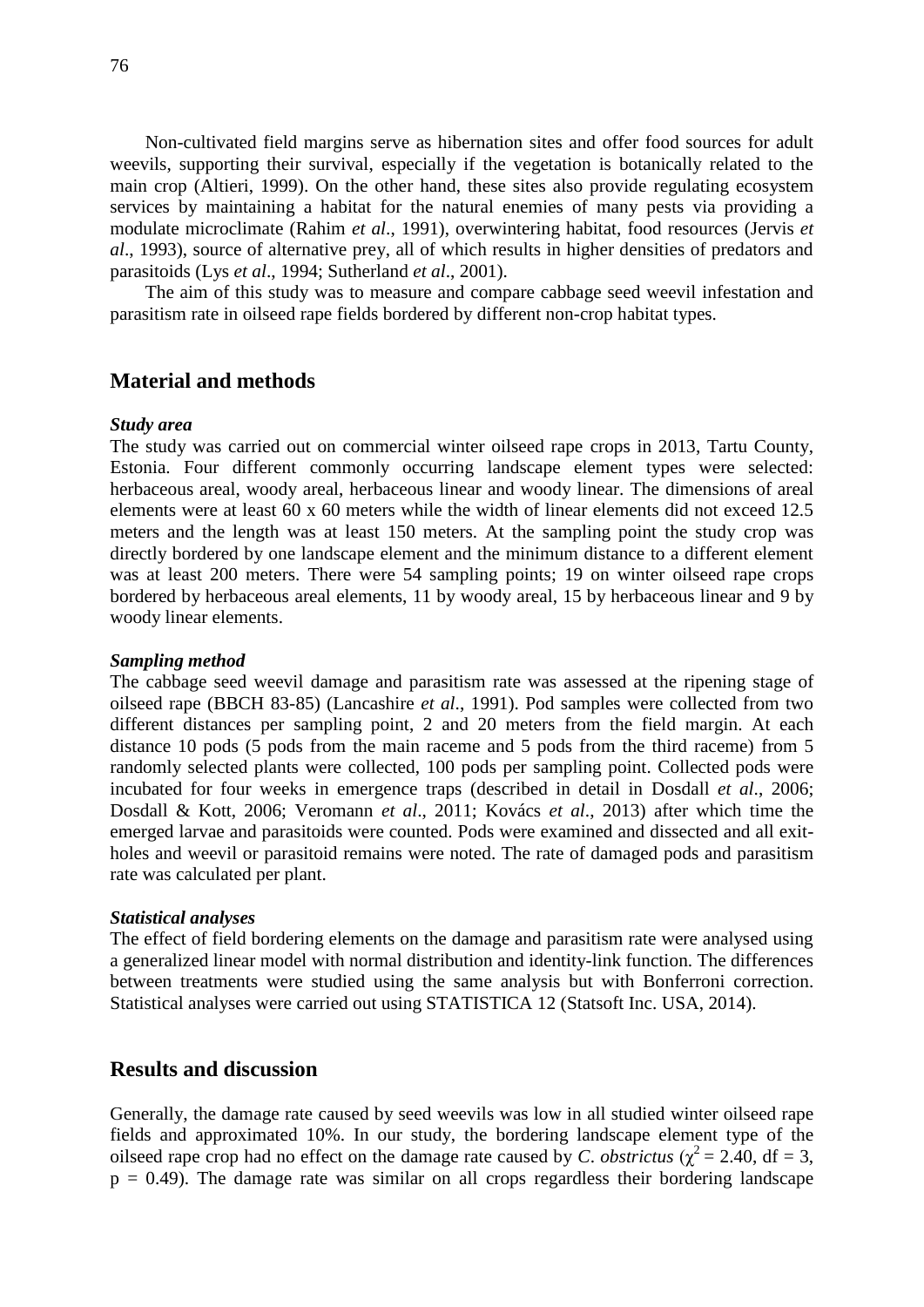elements (Figure 1) probably due to the low average damage rate  $(9.9\% \pm 0.6\%)$ . However, despite the low damage rate, parasitism rate was high in all studied fields and exceeded 50%, although the crop bordering element type had no effect on the parasitism rate ( $\chi^2 = 3.25$ ,  $df = 3$ ,  $p = 0.35$ ). The highest parasitism rate was recorded from crops bordered with herbaceous linear elements (68%  $\pm$  5.3%) and lowest on locations where oilseed rape was bordered with woody elements: 55.7% (± 7.4%) of *C*. *obstrictus* was parasitized next to woody linear elements and  $55.5\%$  ( $\pm$  5.9%) next to woody areal elements (Figure 1). Although not statistically significantly different, a somewhat lower parasitism rate in oilseed rape crops adjacent to woody landscape elements might indicate difficulties in the host finding of parasitoids.



Figure 1. The mean  $(\pm \text{ SE})$  percentage of damaged winter oilseed rape pods caused by *Ceutorhynchus obstrictus* and its larval parasitism rates on crops adjacent to different landscape elements in Tartu County, Estonia, 2013.

Like other parasitoids, species attacking *C*. *obstrictus* use volatile cues emitted by host plants (Turlings *et al*., 1991; McCall *et al*., 1993; De Moraes & Mescher, 1998; Dicke, 1999); parasitoids of brassicaceous pests may use in addition isiothiocyanates, specific volatile organic compounds emitted by plants of this family, to locate and recognize host plants (Bartlet *et al*., 1993; Alford *et al*., 2003; Schiestl, 2010; Williams & Cook, 2010). Both oilseed rape pests and their parasitoids fly upwind towards the scent of host plants (Williams *et al*., 2007). As the dispersal of volatile compounds is directly linked to physical barriers, woody elements (forests and hedgerows) suppress wind and therefore decrease the dispersal of odours indirectly affecting the host finding success of parasitoids. The odour plumes and their dispersal is known to differ in forests and open landscapes (Murlis *et al*., 2000) and likely affect the dispersal of both pests and parasitoids. As pests only need to locate the crop they are in a better position compared to parasitoids, which first need to locate the crop and then the host within that habitat (Vinson, 1998) which might explain the equal damage rate between different crop bordering elements. Despite the lack of significant differences among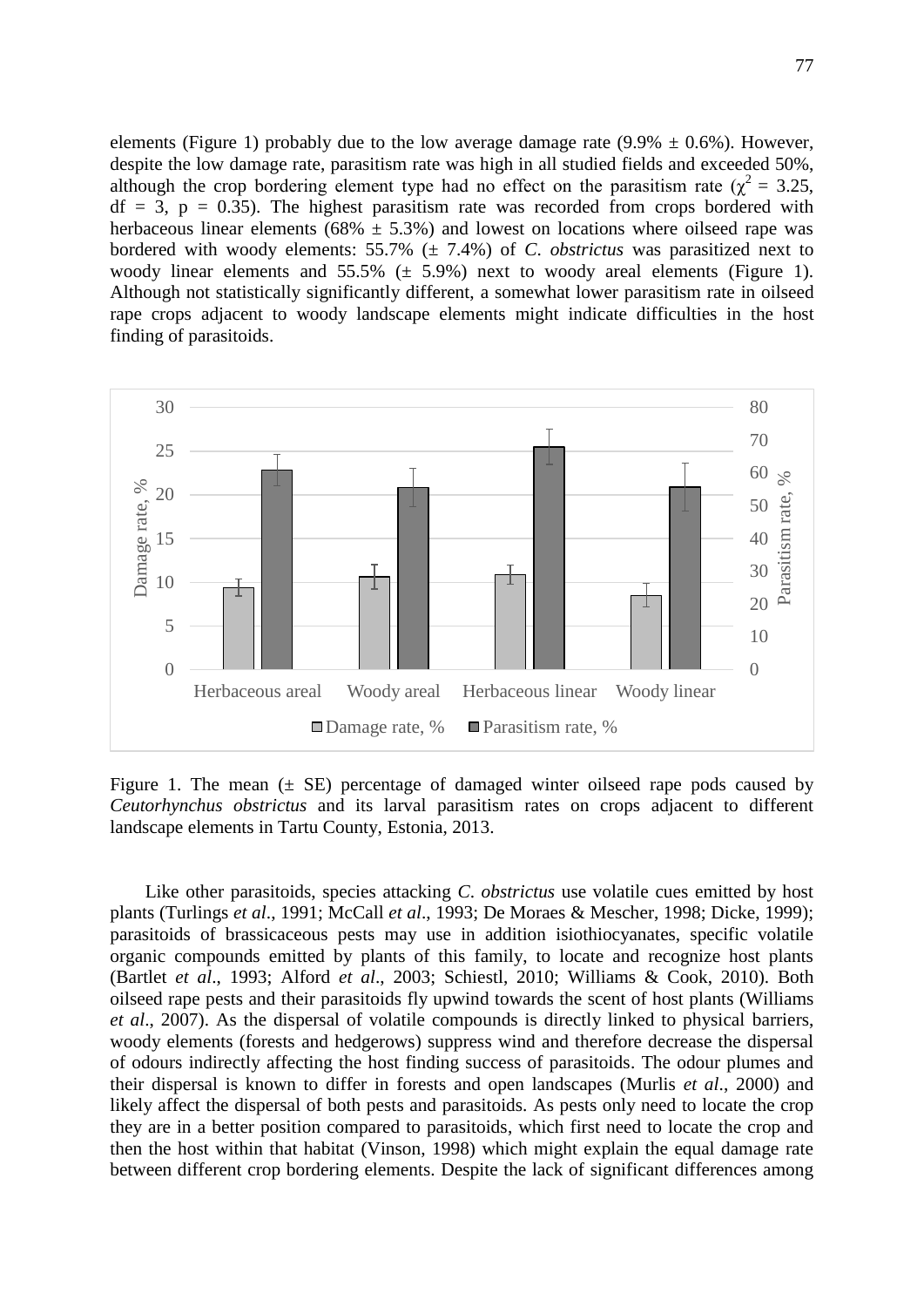parasitism rate, the average parasitism rate per sampling point type varied up to 5%, which suggests that parasitoids might be more affected by landscape composition than pests. However, the parasitism rate in all studied fields surpassed the level of effective pest control (32% according to Hawkins & Cornell, 1994) and we can conclude that in Estonia they can effectively control the population size of seed weevils.

In future studies it would be important to determine if and how much different field margins affect the damage rate and parasitism rate of this pest by comparing fields bordered by non-crop habitats with fields bordered directly by another crop field.

# **Acknowledgements**

This study was supported by the project QuESSA that is funded by the European Commission through the Seventh Framework Programme, grant no. 8895 of the Estonian Science Foundation, the capacity-building project no. P9003PKPK of the Estonian University of Life Sciences, the institutional research funding no. IUT36-2 of the Estonian Research Council, and the European Social Fund's Doctoral Studies and Internationalisation Programme DoRa (which was carried out by Foundation Archimedes).

# **References**

- Alford, D. V., Nilsson, C. & Ulber, B. 2003: Insect pests of oilseed rape crops. In: Biocontrol of Oilseed Rape Pests (ed. Alford, D. V.): 9-42. Blackwell Science Ltd., Oxford, UK.
- Altieri, M. A. 1999: The ecological role of biodiversity in agroecosystems. Agric. Ecosyst. Environ. 74: 19-31.
- Bartlet, E., Blight, M. M., Hick, A. J. & Williams, I. H. 1993: The responses of the cabbage seed weevil (*Ceutorhynchus assimilis*) to the odour of oilseed rape (*Brassica napus*) and to some volatile isothiocyanates. Entomol. Exp. Appl. 68: 295-302.
- Buntin, G. D. 1999: Damage loss assessment and control of the cabbage seedpod weevil (Coleoptera: Curculionidae) in winter canola using insecticides. J. Econ. Entomol. 92: 220-227.
- De Moraes, C. M. & Mescher, M. C. 1998: Plant-parasitoid interactions in tritrophic systems: a review of recent work with implications for biological control. J. Entomol. Sci. 34: 31-39.
- Dicke, M. 1999: Are herbivore-induced plant volatiles reliable indicators of herbivore identity to foraging carnivorous arthropods? Entomol. Exp. Appl. 91: 131-142.
- Dmoch, J. 1965: The dynamics of a population of the cabbage seedpod weevil (*Ceutorhynchus assimilis* Payk.) and the development of winter rape. Part I. Ekol. Pol. 249-287.
- Dosdall, L. M. & Kott, L. S. 2006: Introgression of resistance to cabbage seedpod weevil to canola from yellow mustard. Crop Sci. 46: 2437.
- Dosdall, L. M., Moisey, D., Cárcamo, H. & Dunn, R. 2001: Cabbage seedpod weevil.pdf [WWW Document]. Agri-Facts Pract. Inf. Alberta's Agric. Ind. Revis. January 2014 Agdex 622-21. URL:

http://www1.agric.gov.ab.ca/\$department/deptdocs.nsf/all/agdex2538/\$file/622-21.pdf (accessed 4.18.16).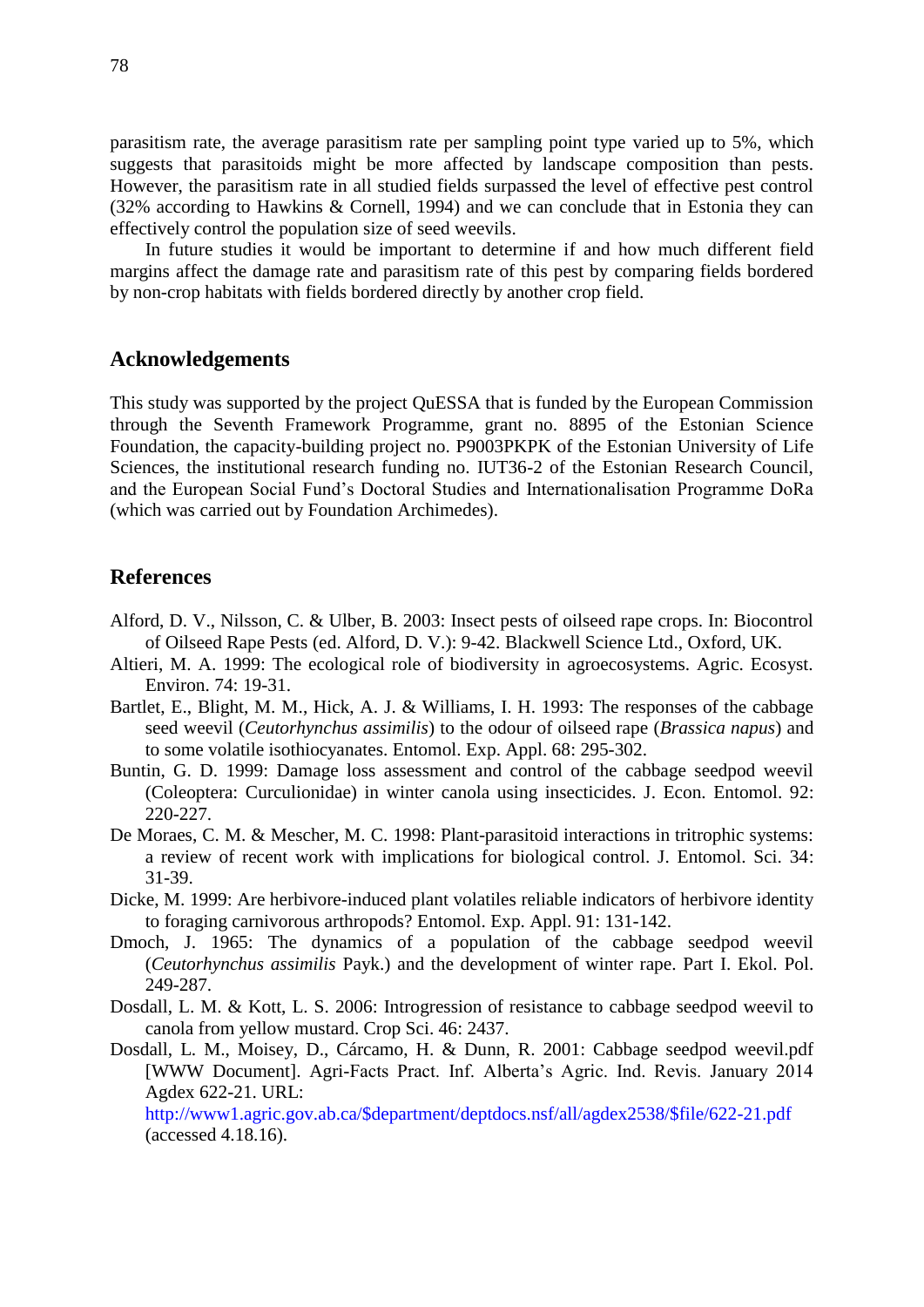- Dosdall, L. M., Ulmer, B. J., Gibson, G. A. P. & Cárcamo, H. A. 2006: The spatio-temporal distribution dynamics of the cabbage seedpod weevil, *Ceutorhynchus obstrictus* (Coleoptera: Curculionidae), and its larval parasitoids in canola in western Canada. Biocontrol Sci. Technol. 16: 987-1006.
- Doucette, C. F. 1947: Host plants of the cabbage seedpod weevil. J. Econ. Entomol. 40: 838-840.
- Free, J. B., Ferguson, A. W. & Winfield, S. 1983: Effect of various levels of infestation by the seed weevil (*Ceutorhynchus assimilis* Payk.) on the seed yield of oil-seed rape (*Brassica napus* L.). J. Agric. Sci. 101: 589-596.
- Hawkins, B. A. & Cornell, H. V. 1994: Maximum Parasitism Rates and Successful Biological Control. Science 266: 1886-1886.
- Heimbach, U. & Müller, A. 2013: Incidence of pyrethroid-resistant oilseed rape pests in Germany. Pest Manag. Sci. 69: 209-216.
- Jervis, M. A., Kidd, N. A. C., Fitton, M. G., Huddleston, T. & Dawah, H. A. 1993: Flowervisiting by hymenopteran parasitoids. J. Nat. Hist. 27: 67-105.
- Kovács, G., Kaasik, R., Metspalu, L., Williams, I. H., Luik, A. & Veromann, E. 2013: Could *Brassica rapa*, *Brassica juncea* and *Sinapis alba* facilitate the control of the cabbage seed weevil in oilseed rape crops? Biol. Control 65: 124-129.
- Lancashire, P. D., Bleiholder, H., Boom, T. V. D., Langelüddeke, P., Stauss, R., Weber, E. & Witzenberger, A. 1991: A uniform decimal code for growth stages of crops and weeds. Ann. Appl. Biol. 119: 561-601.
- Lys, J.-A., Zimmermann, M. & Nentwig, W. 1994: Increase in activity density and species number of carabid beetles in cereals as a result of strip-management. Entomol. Exp. Appl. 73: 1-9.
- McCall, P. J., Turlings, T. C. J., Lewis, W. J. & Tumlinson, J. H. 1993: Role of plant volatiles in host location by the specialist parasitoid *Microplitis croceipes* Cresson (Braconidae: Hymenoptera). J. Insect Behav. 6: 625-639.
- Murlis, J., Willis, M. A. & Cardé, R. T. 2000: Spatial and temporal structures of pheromone plumes in fields and forests. Physiol. Entomol. 25: 211-222.
- Pickett, J. A., Butt, T. M., Doughty, K. J., Wallsgrove, R. M. & Williams, I. H. 1995: Minimising pesticide input in oilseed rape by exploiting natural regulatory processes. Proceedings of the 9. International Rapeseed Congress, Cambridge, UK, 4-7 July 1995: 565-571.
- Rahim, A., Hashmi, A. A. & Khan, N. A. 1991: Effects of temperature and relative humidity on longevity and development of *Ooencyrtus papilionis* Ashmead (Hymenoptera: Eulophidae), a parasite of the sugarcane pest, *Pyrilla perpusilla* Walker (Homoptera: Cicadellidae). Environ. Entomol. 20: 774-775.
- Schiestl, F. P. 2010: The evolution of floral scent and insect chemical communication. Ecol. Lett. 13: 643-656.

Statsoft Inc. USA 2014: STATISTICA 12.

- Sutherland, J. P., Sullivan, M. S. & Poppy, G. M. 2001: Distribution and abundance of aphidophagous hoverflies (Diptera: Syrphidae) in wildflower patches and field margin habitats. Agric. For. Entomol. 3: 57-64.
- Turlings, T. C., Tumlinson, J. H., Heath, R. R., Proveaux, A. T. & Doolittle, R. E. 1991: Isolation and identification of allelochemicals that attract the larval parasitoid, *Cotesia marginiventris* (Cresson), to the microhabitat of one of its hosts. J. Chem. Ecol. 17: 2235-2251.